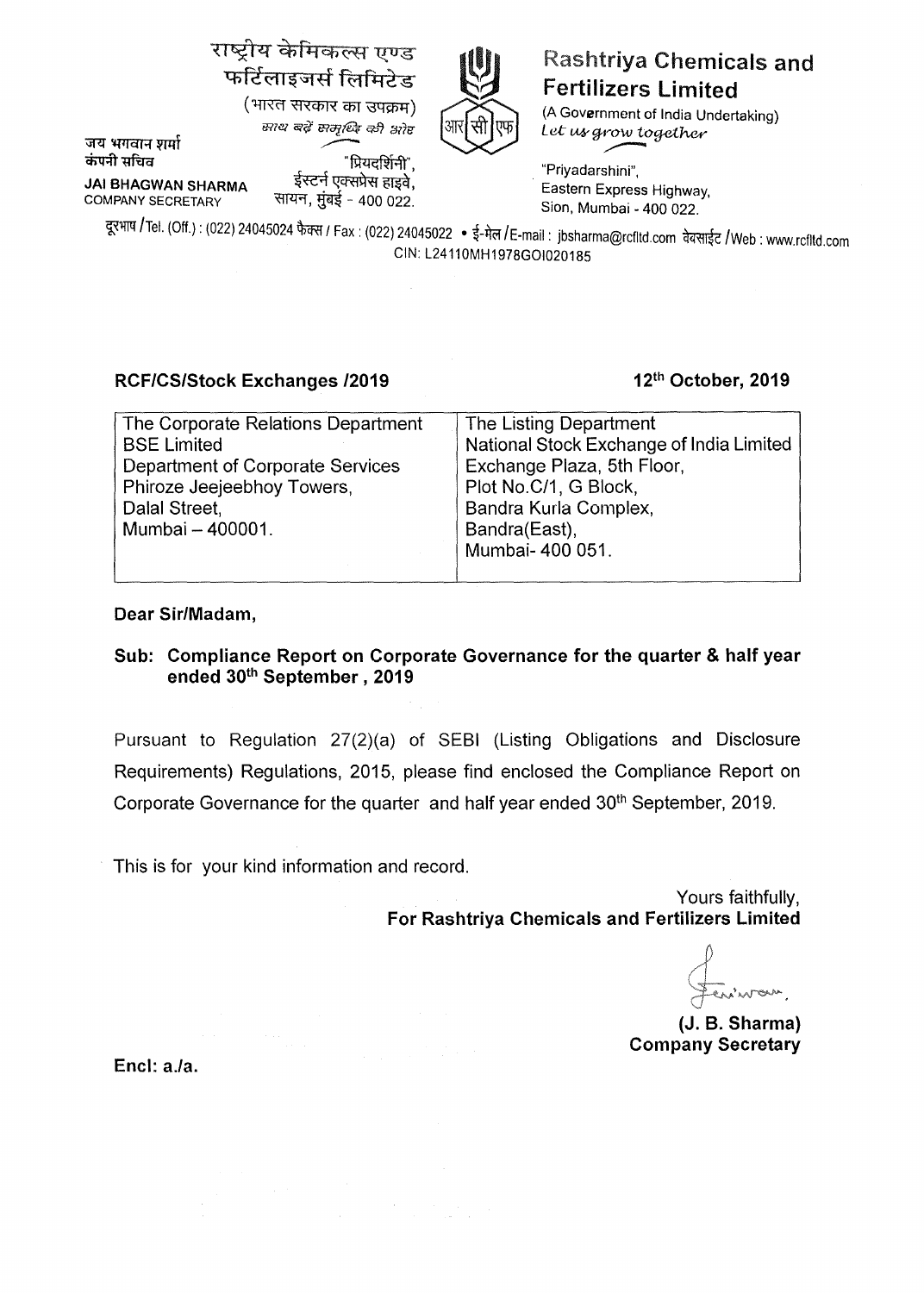

#### **Corporate Governance Report for the quarter ended 30<sup>1</sup> h September, 2019**

|                |                      |                                         | 1. Name of Listed Entity: Rashtriya Chemicals and Fertilizers Limited |                                                                                   |                                       |                                |                                     |         |               |                                                                                        |                                                                                  |                                                                              |                                                                                     |
|----------------|----------------------|-----------------------------------------|-----------------------------------------------------------------------|-----------------------------------------------------------------------------------|---------------------------------------|--------------------------------|-------------------------------------|---------|---------------|----------------------------------------------------------------------------------------|----------------------------------------------------------------------------------|------------------------------------------------------------------------------|-------------------------------------------------------------------------------------|
|                |                      | 2. Quarter ending: 30th September, 2019 |                                                                       |                                                                                   |                                       |                                |                                     |         |               |                                                                                        |                                                                                  |                                                                              |                                                                                     |
|                |                      | I. Composition of Board of Directors    |                                                                       |                                                                                   |                                       |                                |                                     |         |               |                                                                                        |                                                                                  |                                                                              |                                                                                     |
| Sr.<br>No.     | Title<br>(Mr.<br>Ms) | Name of the Director                    | PAN & DIN                                                             | Category<br>(Chairperson/Executiv<br>e/Non-<br>Executive/independent<br>/Nominee) | Initial date<br>of<br>appointme<br>nt | Date of re-<br>appointme<br>nt | Date of<br>cessatio<br>$\mathbf{n}$ | Tenure  | Date of birth | No of<br>Directorship<br>in listed<br>entities<br>including                            | No of<br>Independe<br>nt<br>Directorshi<br>p in listed                           | Number<br>of<br>member<br>ships in<br>Audit/                                 | No of<br>post of<br>Chairper<br>son in<br>Audit/                                    |
|                |                      |                                         |                                                                       |                                                                                   |                                       |                                |                                     |         |               | this listed<br>entity<br>(Refer<br>Regulation<br>$25(1)$ of<br>Listing<br>Regulations) | entities<br>including<br>this listed<br>entity<br>(in<br>reference<br>to proviso | Stakehol<br>der<br>Committ<br>ee(s)<br>including<br>this<br>listed<br>entity | Stakehol<br>der<br>Committ<br>ee held<br>in listed<br>entities<br>including<br>this |
|                |                      |                                         |                                                                       |                                                                                   |                                       |                                |                                     |         |               |                                                                                        | to<br>regulation<br>17A(1) of<br>Listina<br>Regulation<br>s)                     | (Refer<br>Regulati<br>on $26(1)$<br>of<br>Listing<br>Regulati<br>ons)        | listed<br>entity<br>(Refer<br>Regulati<br>on 26(1)<br>of<br>Listing<br>Regulati     |
|                |                      |                                         |                                                                       |                                                                                   |                                       |                                |                                     |         |               |                                                                                        |                                                                                  |                                                                              | ons)                                                                                |
| $\mathbf{1}$   | Mr.                  | Umesh V. Dhatrak                        | PAN:<br>AAOPD5348Q<br>DIN: 07718394                                   | Chairperson-<br><b>Executive Director</b>                                         | 14/09/2017                            |                                |                                     | N.A.    | 28-09-1959    | $\mathbf{1}$                                                                           |                                                                                  | 1(SC)                                                                        | Nil                                                                                 |
| $\overline{2}$ | Mr.                  | Sudhir D. Panadare                      | PAN: AATPP5919N<br>DIN: 07933191                                      | <b>Executive Director</b>                                                         | 18/12/2017                            | $\bar{a}$                      | $\overline{\phantom{a}}$            | N.A.    | 07-05-1961    | $\overline{2}$                                                                         | $\epsilon$ $\sim$                                                                | Nil                                                                          | Nil                                                                                 |
| $\mathbf{3}$   | Mr.                  | Shri Umesh Dongre                       | PAN: ABDPD4840P<br>DIN: 08039073                                      | <b>Executive Director</b>                                                         | 09/02/2018                            | $\sim$                         |                                     | N.A.    | 13-11-1961    | $\mathbf{1}$                                                                           | $\blacksquare$                                                                   | 1(SC)                                                                        | <b>Nil</b>                                                                          |
| 4              | Mr.                  | K. U. Thankachen                        | PAN: AACPT5408M<br>DIN:06946476                                       | <b>Executive Director</b>                                                         | 11/12/2018                            | $\blacksquare$                 | $\blacksquare$                      | N.A.    | 15-07-1962    | $\overline{2}$                                                                         | $\overline{a}$                                                                   | <b>Nil</b>                                                                   | Nil                                                                                 |
| 5              | Ms                   | Alka Tiwari                             | PAN: AAKPT4240R<br>DIN: 03502306                                      | Nominee Director                                                                  | 06/03/2017                            | $\sim$                         | $\overline{a}$                      | N.A.    | 06-09-1965    | 3                                                                                      | $\blacksquare$                                                                   | 2(AC)                                                                        | Nil                                                                                 |
| 6              | Ms.                  | Gurveen Sidhu                           | PAN: ACVPC7925R<br>DIN: 08121526                                      | Nominee Director                                                                  | 18/05/2018                            | $\blacksquare$                 | $\sim$                              | N.A.    | 04-01-1968    | $\overline{2}$                                                                         | $\Delta$                                                                         | Nil                                                                          | $\overline{Nil}$                                                                    |
| $\overline{7}$ | Mr.                  | Suryanarayana<br>Simhadri               | PAN: ANYPS8613E<br>DIN: 01951750                                      | <b>Independent Director</b>                                                       | 08/03/2017                            | $\blacksquare$                 | $\blacksquare$                      | 3 years | 24-08-1966    | $\mathbf{1}$                                                                           | $\overline{1}$                                                                   | 1(AC)                                                                        | 1(AC)                                                                               |
| 8              | Prof                 | Anil Kumar Singh                        | PAN: AADPS7078R<br>DIN: 08382601                                      | <b>Independent Director</b>                                                       | 07/03/2019                            | $\sim$                         | $\tilde{\phantom{a}}$               | 3 years | 02-04-1952    | $\mathbf{1}$                                                                           | $\mathbf{1}$                                                                     | $\mathbf{1}$                                                                 | <b>Nil</b>                                                                          |
| 9              | Dr.                  | Shambhu Kumar                           | PAN: AVYPK9149B<br>DIN: 07368172                                      | Independent Director                                                              | 07/03/2019                            |                                |                                     | 3 years | 04-05-1972    | $\mathbf{1}$                                                                           | $\blacktriangleleft$                                                             | $2$ (AC &<br>SC)                                                             | 1(SC)                                                                               |

1 (  $\bigcirc$ 

 $\mathbb{P}^-$ 

 $\oint_{\mathbb{C}}$ uin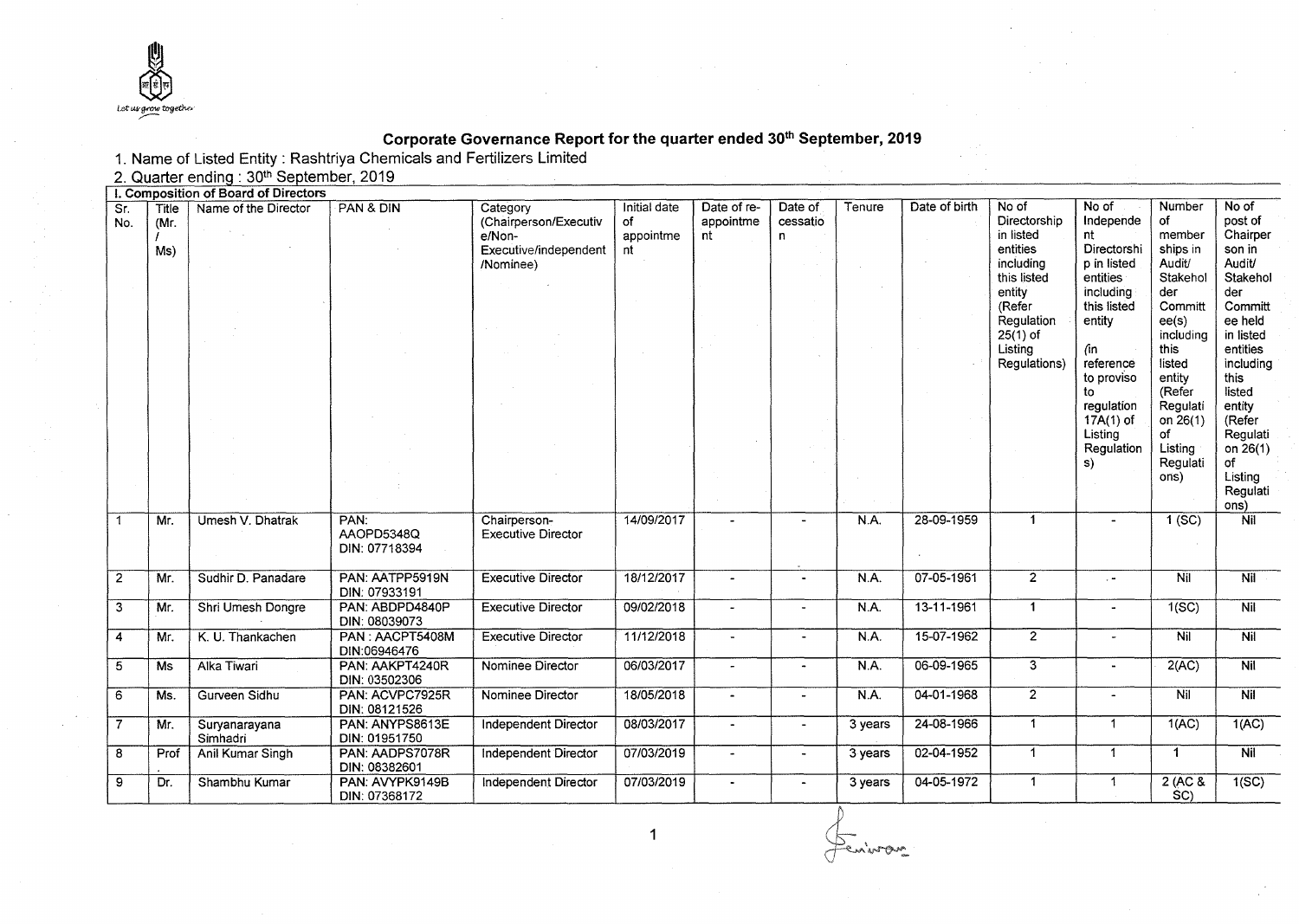

|                                                  |                                                    | II. Composition of Committees                                                                                                                                         |                                                                                                                                            |                                                                    |                      |
|--------------------------------------------------|----------------------------------------------------|-----------------------------------------------------------------------------------------------------------------------------------------------------------------------|--------------------------------------------------------------------------------------------------------------------------------------------|--------------------------------------------------------------------|----------------------|
| Name of Committee                                | <b>Whether Reqular</b><br>Chairperson<br>appointed | Name of Committee members                                                                                                                                             | Category (Chairperson/Executive/Non-<br>Executive/independent/Nominee)                                                                     | Date of Appointment                                                | Date of<br>Cessation |
| 1. Audit Committee                               | <b>Yes</b>                                         | Shri Suryanarayana Simhadri, Chairperson<br>Ms. Alka Tiwari, Member,<br>Prof. A. K Singh, Member<br>Dr. Shambhu Kumar, Member                                         | <b>Independent Director</b><br>Nominee Director<br>Independent Director<br>Independent Director                                            | 25-04-2017<br>25-04-2017<br>16-07-2019<br>16-07-2019               |                      |
| 2. Nomination &<br><b>Remuneration Committee</b> | Yes                                                | Prof. A. K. Singh, Chairperson<br>Shri Suryanarayana Simhadri, Member<br>Ms Alka Tiwari, Member<br>Shri U. V. Dhatrak, Member                                         | Independent Director<br>Independent Director<br>Nominee Director<br><b>Executive Director</b>                                              | 16-07-2019<br>10-11-2017<br>09-02-2018<br>21-09-2017               |                      |
| 3. Risk Management<br>Committee (if applicable)  | <b>Yes</b>                                         | Shri Umesh Dongre, Chairperson<br>Shri Sudhir D. Panadare, Member<br>Shri K. U. Thankachen, Member<br>Shri Suryanarayana Simhadri, Member<br>Prof. A. K Singh, Member | <b>Executive Director</b><br><b>Executive Director</b><br><b>Executive Director</b><br>Independent Director<br><b>Independent Director</b> | 18-03-2019<br>18-03-2019<br>18-03-2019<br>18-03-2019<br>18-03-2019 |                      |
| 4. Stakeholders Relationship<br>Committee'       | <b>Yes</b>                                         | Dr.Shambhu Kumar, Chairperson<br>Shri Umesh V. Dhatrak, Member<br>Shri Umesh Dongre, Member                                                                           | <b>Independent Director</b><br><b>Executive Director</b><br><b>Executive Director</b>                                                      | 16-07-2019<br>21-09-2017<br>09-02-2018                             |                      |
| 5. CSR Committee                                 | Yes                                                | Shri Suryanarayana Simhadri, Chairperson<br>Shri Umesh Dongre, Member<br>Ms Alka Tiwari, Member                                                                       | Independent Director<br><b>Executive Director</b><br>Nominee Director                                                                      | 09-02-2018<br>13-07-2018<br>25-04-2017                             |                      |
| 6. Share Transfer Committee                      | <b>Yes</b>                                         | Shri Umesh V. Dhatrak, Chairperson<br>Shri Sudhir D. Panadare, Member<br>Shri Umesh Dongre, Member                                                                    | <b>Executive Director</b><br><b>Executive Director</b><br><b>Executive Director</b>                                                        | 21-09-2017<br>09-02-2018<br>09-02-2018                             |                      |

Feninsoin

2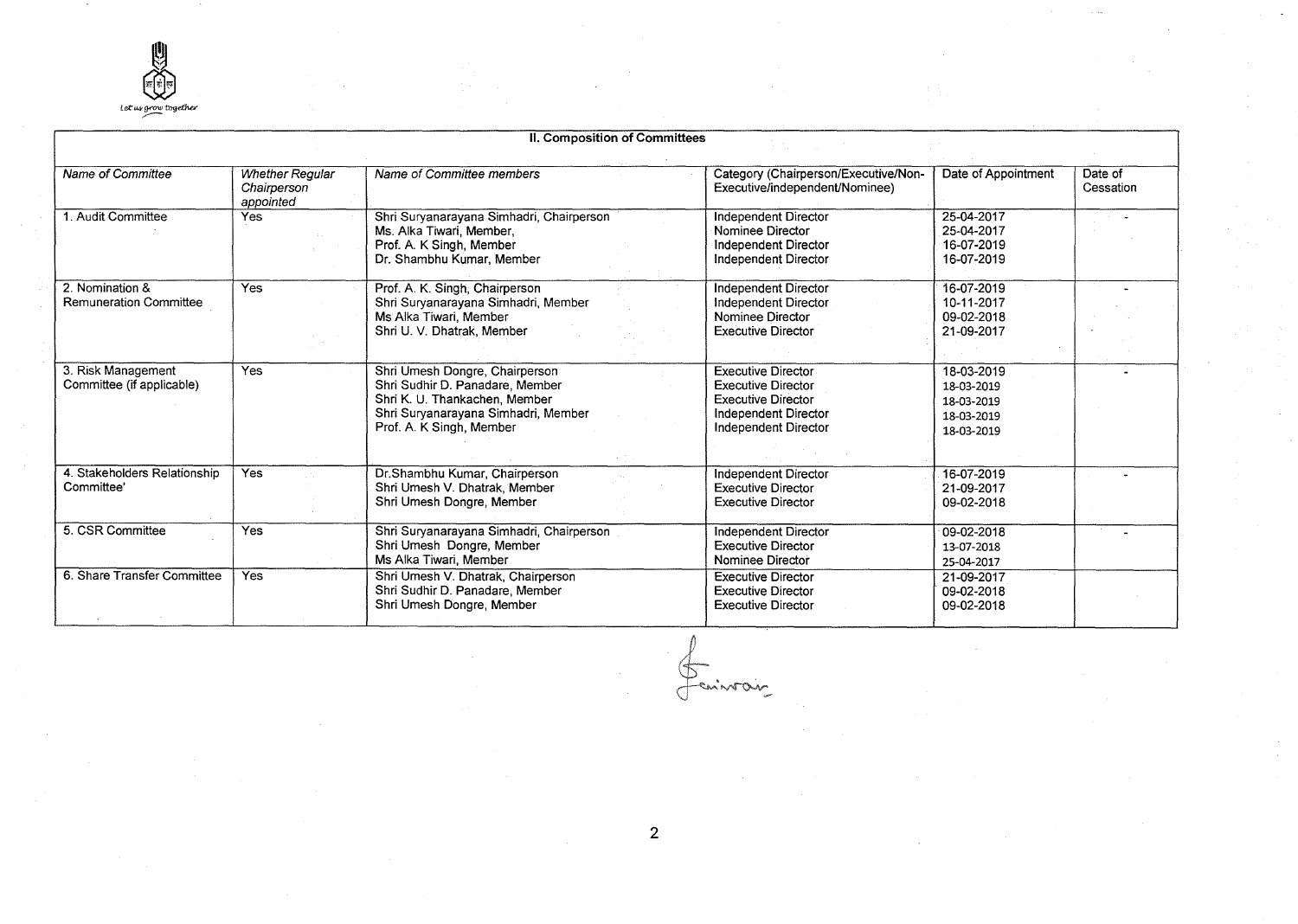|                                                        |                                                        |                                      | III. Meeting of Board of Directors |                                                     |                                                                   |
|--------------------------------------------------------|--------------------------------------------------------|--------------------------------------|------------------------------------|-----------------------------------------------------|-------------------------------------------------------------------|
|                                                        |                                                        |                                      |                                    |                                                     |                                                                   |
| Date(s) of Meeting (if any) in<br>the previous quarter | Date(s) of Meeting (if any) in<br>the relevant quarter | Whether requirement<br>of Quorum met | Number of Directors present        | directors<br>Number<br>Independent<br>Ωt<br>present | Maximum gap between any<br>two consecutive (in number of<br>days) |
|                                                        |                                                        |                                      |                                    |                                                     |                                                                   |
| 7th May, 2019                                          | 16 <sup>th</sup> July, 2019                            | Yes                                  |                                    |                                                     | 33 days                                                           |
| 4th June, 2019                                         | 1 <sup>st</sup> August, 2019                           |                                      |                                    |                                                     |                                                                   |
| 12th June, 2019                                        | 8 <sup>th</sup> August, 2019                           |                                      |                                    |                                                     |                                                                   |
|                                                        | 24th September, 2019                                   |                                      |                                    |                                                     |                                                                   |

| IV. Meeting of Committees                                                               |                                  |                                             |                   |     |             |           |                                                                |                                                                          |  |  |
|-----------------------------------------------------------------------------------------|----------------------------------|---------------------------------------------|-------------------|-----|-------------|-----------|----------------------------------------------------------------|--------------------------------------------------------------------------|--|--|
| <b>Audit Committee</b>                                                                  |                                  |                                             |                   |     |             |           |                                                                |                                                                          |  |  |
| Date(s) of meeting of the $\vert$<br>committee in the relevant of Quorum met<br>quarter | Whether requirement<br>(details) | Number<br>οf<br><b>Directors</b><br>present | Number<br>present | of. | Independent | directors | Date(s) of meeting of the committee in the previous<br>quarter | Maximum gap between any<br>two consecutive meetings<br>in number of days |  |  |
|                                                                                         |                                  |                                             |                   |     |             |           |                                                                |                                                                          |  |  |
| 8 <sup>th</sup> August, 2019                                                            | Yes                              |                                             |                   |     |             |           | 7 <sup>th</sup> May, 2019                                      | ⊺92 davs                                                                 |  |  |

| <b>Nomination and Remuneration Committee</b>                      |                                                   |                                       |  |                   |      |             |           |                                                                |                                                                          |  |
|-------------------------------------------------------------------|---------------------------------------------------|---------------------------------------|--|-------------------|------|-------------|-----------|----------------------------------------------------------------|--------------------------------------------------------------------------|--|
| Date(s) of meeting of the<br>committee in the relevant<br>quarter | Whether requirement<br>of Quorum met<br>(details) | Number<br><b>Directors</b><br>present |  | Number<br>present | - ot | Independent | directors | Date(s) of meeting of the committee in the previous<br>quarter | Maximum gap between any<br>two consecutive meetings<br>in number of davs |  |
| 16 <sup>th</sup> July, 2019                                       | Yes                                               |                                       |  |                   |      |             |           | 7 <sup>th</sup> May, 2019                                      |                                                                          |  |
|                                                                   |                                                   |                                       |  |                   |      |             |           | $4th$ June, 2019                                               |                                                                          |  |

| <b>CSR Committee</b>                                                                                |                            |                                           |                   |    |             |           |                                                                |                                                                           |
|-----------------------------------------------------------------------------------------------------|----------------------------|-------------------------------------------|-------------------|----|-------------|-----------|----------------------------------------------------------------|---------------------------------------------------------------------------|
| Date(s) of meeting of the   Whether requirement   Number<br>committee in the relevant of<br>auarter | Quorum<br>met<br>(details) | of I<br><sup>1</sup> Directors<br>present | Number<br>present | of | Independent | directors | Date(s) of meeting of the committee in the previous<br>quarter | Maximum gap between any<br>two consecutive meetings<br>in number of days* |
| 16 <sup>th</sup> July, 2019                                                                         | Yes                        |                                           |                   |    |             |           | $11^{\text{th}}$ May, 2019                                     |                                                                           |

Suivran

3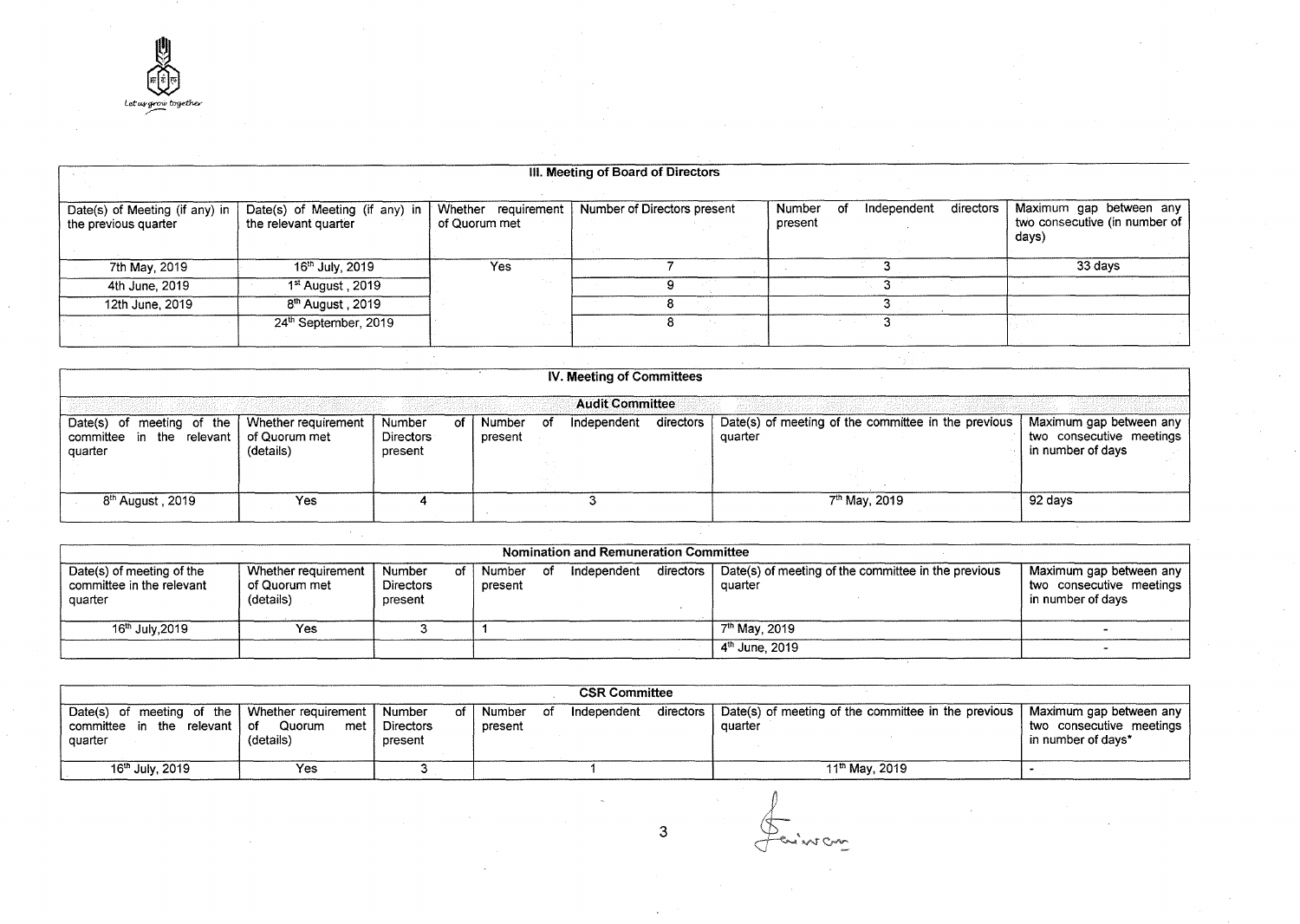

| <b>Stakeholders Relationship Committee</b>                                                          |                            |                            |                      |             |           |                                                                |                                                                           |  |
|-----------------------------------------------------------------------------------------------------|----------------------------|----------------------------|----------------------|-------------|-----------|----------------------------------------------------------------|---------------------------------------------------------------------------|--|
| Date(s) of meeting of the   Whether requirement   Number<br>committee in the relevant of<br>quarter | Quorum<br>met<br>(details) | of<br>Directors<br>present | Number of<br>present | Independent | directors | Date(s) of meeting of the committee in the previous<br>quarter | Maximum gap between any<br>two consecutive meetings<br>in number of days* |  |
| 08 <sup>th</sup> August , 2019                                                                      | Yes                        |                            |                      |             |           |                                                                |                                                                           |  |

| <b>Share Transfer Committee</b>                                                                 |                            |                              |                   |      |             |           |                                                                |                                                                               |
|-------------------------------------------------------------------------------------------------|----------------------------|------------------------------|-------------------|------|-------------|-----------|----------------------------------------------------------------|-------------------------------------------------------------------------------|
| Date(s) of meeting of the Whether requirement Number<br>committee in the relevant of<br>quarter | Quorum<br>met<br>(details) | of I<br>Directors<br>present | Number<br>present | - of | Independent | directors | Date(s) of meeting of the committee in the previous<br>quarter | , Maximum gap between any '<br>two consecutive meetings<br>in number of days* |
| 14 <sup>th</sup> September, 2019                                                                | Yes                        |                              |                   |      |             |           | 22 <sup>nd</sup> April, 2019                                   |                                                                               |
|                                                                                                 |                            |                              |                   |      |             |           | 19 <sup>th</sup> June, 2019                                    |                                                                               |

| V. Related Party Transactions:                                                                                                                                                                            |  |
|-----------------------------------------------------------------------------------------------------------------------------------------------------------------------------------------------------------|--|
| Compliance status (Yes/No/NA) refer note below<br>Subject                                                                                                                                                 |  |
| Whether prior approval of audit committee obtained<br>N.A.                                                                                                                                                |  |
| N.A.<br>Whether shareholder approval obtained for material RPT                                                                                                                                            |  |
| Whether details of RPT entered into pursuant to omnibus<br>N.A.                                                                                                                                           |  |
| approval have been reviewed by Audit Committee                                                                                                                                                            |  |
|                                                                                                                                                                                                           |  |
| <b>VI. Affirmations</b>                                                                                                                                                                                   |  |
| The composition of Board of Directors is in terms of SEBI (Listing obligations and disclosure requirements) Regulations, 2015.                                                                            |  |
| The strength of the Board of Directors was 9 as on 30 <sup>th</sup> September, 2019, comprising of 4 Executive Directors (Including Chairman), 2 Non-Executive Directors and 3 Independent Directors. RCF |  |
| has not been able to comply with the requirement of 50% Independent Directors on its Board being Government Company under the administrative control of the Ministry of Chemicals and                     |  |
| Fertilizers, the Directors are appointed by the Government. Company has been continuously following up with the Government for appointment of Independent Directors and it is given to                    |  |
| understand that the Government is in the process of appointing requisite number of Independent Directors including one-woman director.                                                                    |  |
| $\overline{2}$<br>The composition of the following committees is in terms of SEBI(Listing Obligations and Disclosure requirements) Regulations, 2015.                                                     |  |
| <b>Audit Committee</b><br>a.                                                                                                                                                                              |  |
| Nomination and Remuneration Committee<br>b.                                                                                                                                                               |  |
| Stakeholders relationship committee                                                                                                                                                                       |  |
| <b>Risk Management Committee</b><br>d.                                                                                                                                                                    |  |
|                                                                                                                                                                                                           |  |
| 3<br>The committee members have been made aware of their powers, role and responsibilities as specified in SEBI (Listing obligations and disclosure requirements) Regulations, 2015.                      |  |
| The meetings of the board of directors and the above committees have been conducted in the manner as specified in SEBI (Listing obligations and disclosure requirements) Regulations, 2015.               |  |
| This report shall be placed before the Board of Directors in the next Board Meeting.<br>5.                                                                                                                |  |
|                                                                                                                                                                                                           |  |
|                                                                                                                                                                                                           |  |
| universional                                                                                                                                                                                              |  |
|                                                                                                                                                                                                           |  |
| (J. B. Sharma)                                                                                                                                                                                            |  |
| <b>Company Secretary</b>                                                                                                                                                                                  |  |

4